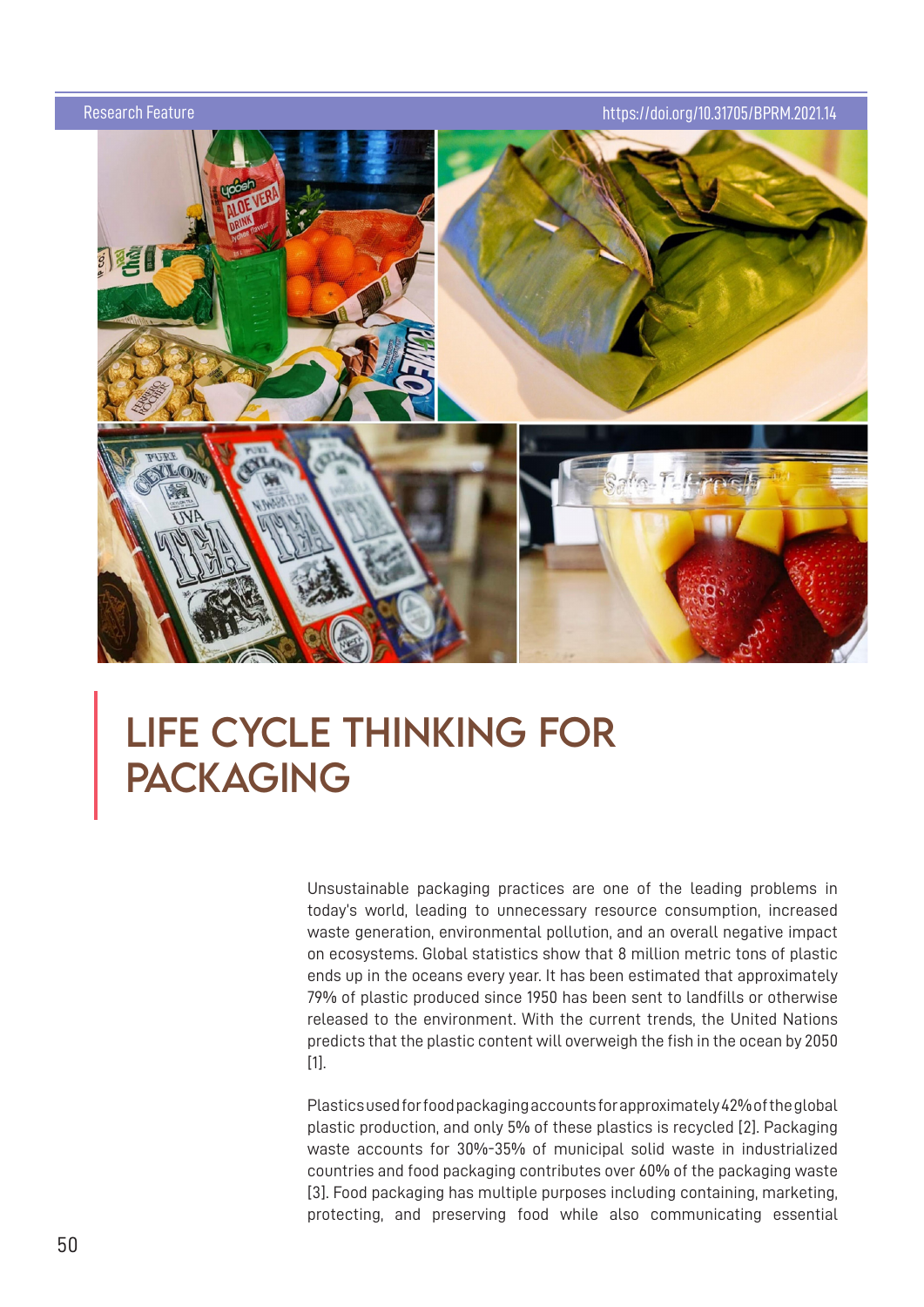information to the consumers. Unnecessary plastic or other material usage can be seen in packaging for various applications, due to various reasons including aesthetics, poor strength calculation etc. The environmental burden created by plastic food packaging can thus be reduced by improving food packaging designs, providing streamlined guidelines for sustainable packaging, and imposing standards on the food packaging industry.

In the waste management hierarchy, replacement and reduction are identified as proactive strategies for waste prevention and minimisation while reuse, recycle and recovery are categorised as reactive strategies for impact mitigation after the waste is generated. Since food packaging is normally associated with food residues, cleaning is essential which creates an extra burden for reuse and recycling [3]. Thus, proactive measures are preferred. The recent approaches of sustainable food packaging focus on mitigating the overall impact on the environment by using the optimum amount of material while maintaining the other essential functions of packaging [1]. Various mandatory and voluntary policies and initiatives have been adopted across the world to ensure

that the packaging industry follows acceptable sustainability standards.

The existing packaging policies in Sri Lanka focus on restricting material usage. Several progressive guidelines and policies have been introduced during the recent times, such as banning the lunch sheets and polythene less than 20 microns and lunch boxes made of expanded polystyrene. Yet, in addition to minimising material use, maximising water and energy efficiency, using recycled and renewable materials, minimising risks to ecosystems and human health during various life cycle stages, sourcing responsibly, and designing for transport, recovery, reuse, accessibility, and litter reduction have been identified as important strategies in sustainable packaging design. Therefore, a holistic framework based on life cycle thinking is clearly needed in order to truly mitigate the adverse impacts of packaging use, as the environmental impacts are not created merely due to higher material use.

Pollution due to the irresponsible disposal of polyethylene terephthalate (PET) bottles in particular is a major concern for Sri Lanka. PET has